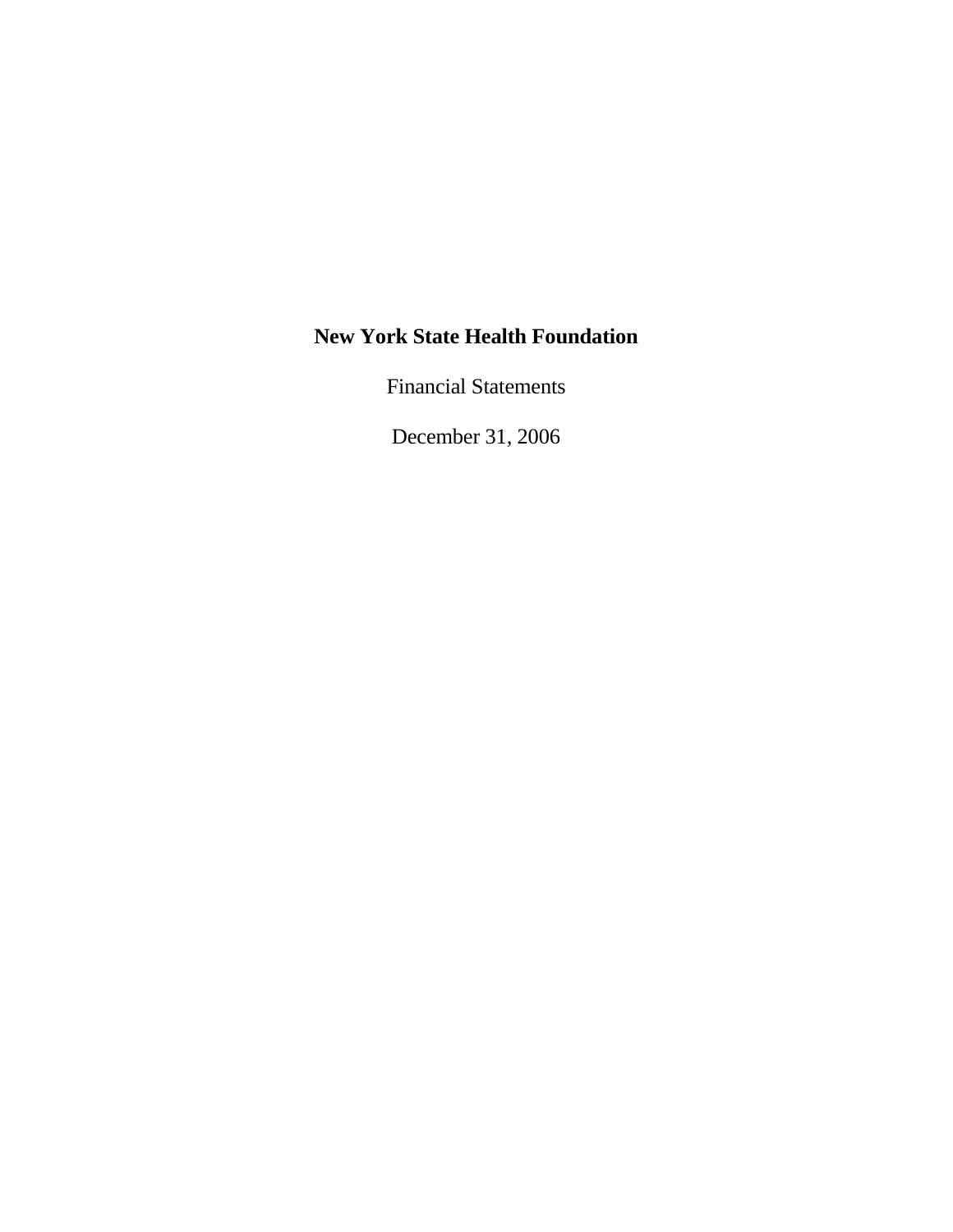

#### **Independent Auditors' Report**

# **Board of Directors New York State Health Foundation**

We have audited the accompanying statement of financial position of New York State Health Foundation formerly The New York Charitable Asset Foundation (the "Foundation") as of December 31, 2006, and the related statements of activities and cash flows for the year then ended. These financial statements are the responsibility of the Foundation's management. Our responsibility is to express an opinion on these financial statements based on our audit.

We conducted our audit in accordance with auditing standards generally accepted in the United States of America. Those standards require that we plan and perform the audit to obtain reasonable assurance about whether the financial statements are free of material misstatement. An audit includes consideration of internal control over financial reporting as a basis for designing audit procedures that are appropriate in the circumstances, but not for the purpose of expressing an opinion on the effectiveness of the Foundation's internal control over financial reporting. Accordingly, we express no such opinion. An audit also includes examining, on a test basis, evidence supporting the amounts and disclosures in the financial statements, assessing the accounting principles used and significant estimates made by management, as well as evaluating the overall financial statement presentation. We believe that our audit provides a reasonable basis for our opinion.

We also audited the adjustment described in Note 3 that was applied to restate the 2005 net assets. In our opinion, such an adjustment is appropriate and has been properly applied.

In our opinion, the financial statements referred to above present fairly, in all material respects, the financial position of New York State Health Foundation as of December 31, 2006 and the changes in its nets assets and its cash flows for the year then ended in conformity with accounting principles generally accepted in the United States of America.

Our audit was made for the purpose of forming an opinion on the 2006 basic financial statements taken as a whole. The supplementary information included on page 9 is presented for purposes of additional analysis and is not a required part of the basic financial statements. Such information has been subjected to the auditing procedures applied in the audit of the 2006 financial statements and, in our opinion, is fairly stated in all material respects in relation to the financial statements taken as a whole.

O'Common Davies Munns & Dobbins, LAP

New York, New York May 4, 2007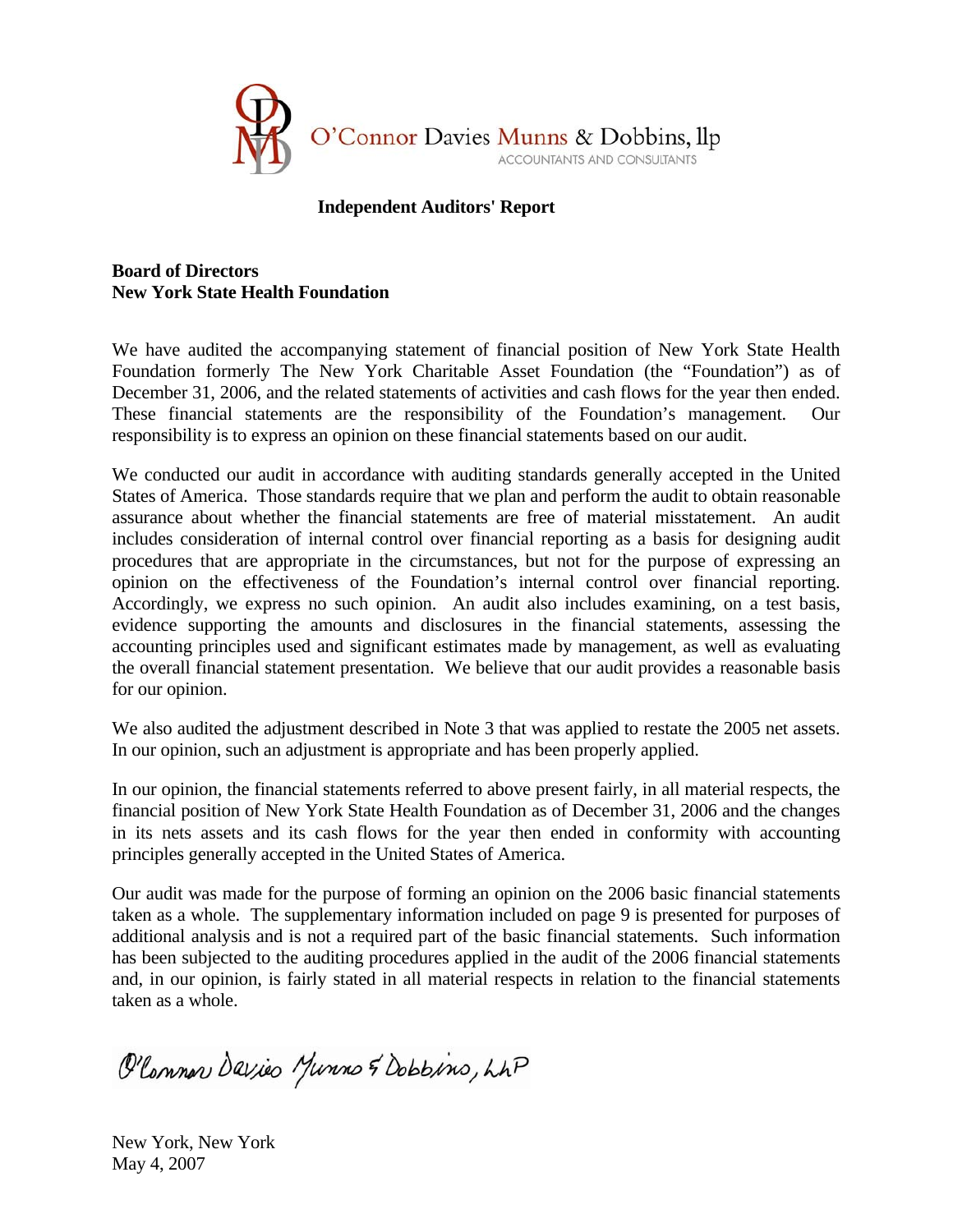Statement of Financial Position

December 31, 2006

#### **ASSETS**

| Cash and cash equivalents           | 4,181,062<br>\$ |
|-------------------------------------|-----------------|
| Accrued investment income           | 476,309         |
| Prepaid expenses                    | 72,615          |
| Investments                         | 282,916,563     |
| Furniture and equipment, net of     |                 |
| accumulated depreciation of \$1,442 | 182,019         |
| Deposits                            | 90,592          |
|                                     | \$287,919,160   |

# **LIABILITIES AND NET ASSETS**

| Liabilities                           |               |
|---------------------------------------|---------------|
| Accounts payable and accrued expenses | \$<br>166,070 |
| Grants payable, net                   | 2,898,612     |
| Federal excise tax payable            | 1,708,000     |
| Deferred federal excise tax           | 166,000       |
| <b>Total Liabilities</b>              | 4,938,682     |
| Net assets                            | 282,980,478   |
|                                       | \$287,919,160 |

See notes to financial statements.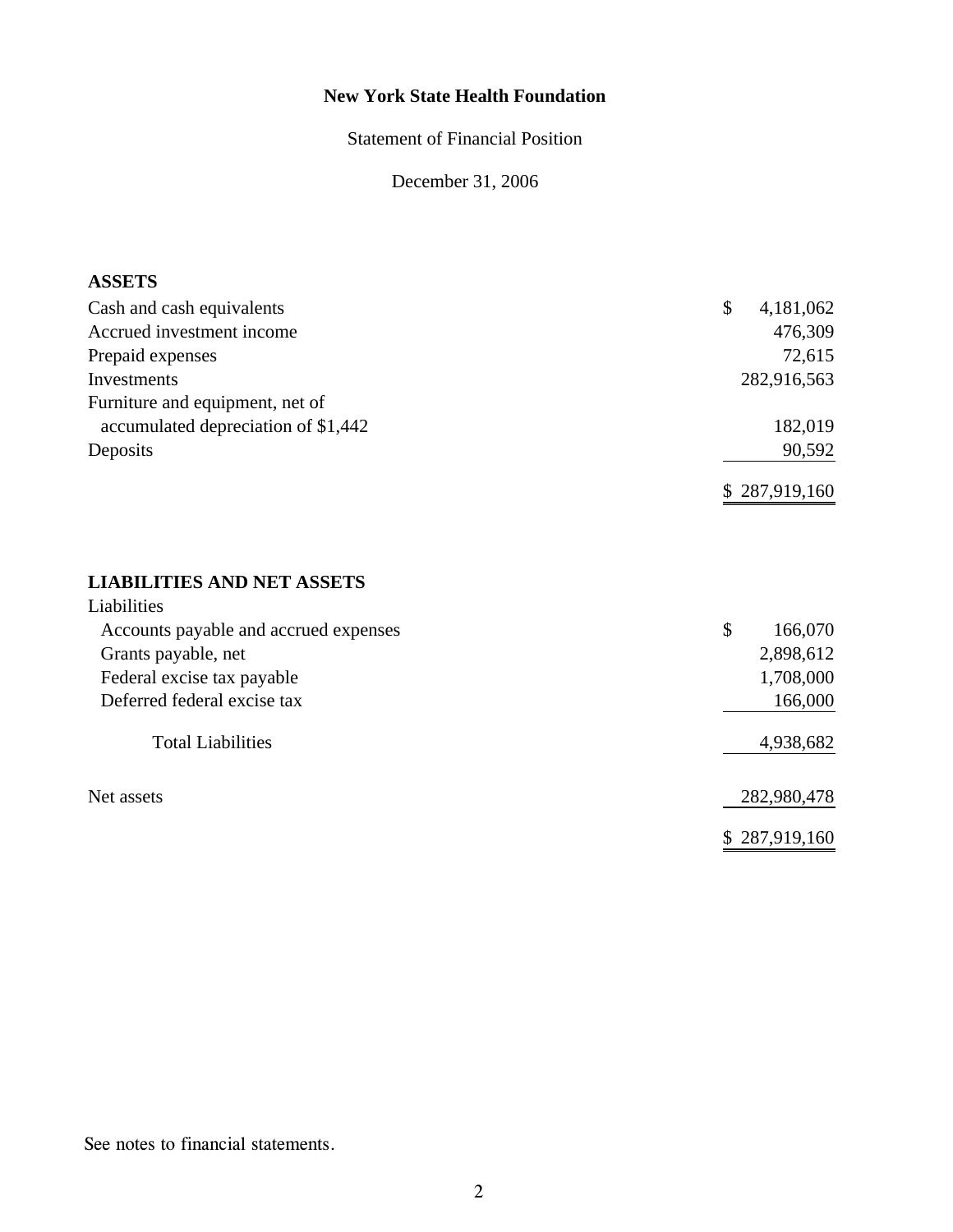Statement of Activities

Year Ended December 31, 2006

| <b>INVESTMENT INCOME</b>                        |                 |
|-------------------------------------------------|-----------------|
| Interest and dividends                          | \$<br>8,341,713 |
| Net realized gain from sale of investments      | 165,203,663     |
|                                                 | 173,545,376     |
| Less: Investment expenses                       | 173,805         |
| Net Investment Income                           | 173, 371, 571   |
| <b>EXPENSES</b>                                 |                 |
| Grants authorized                               | 5,957,433       |
| Program support, planning and development       | 812,977         |
| <b>Total Program Services</b>                   | 6,770,410       |
| Supporting services - operations and governance | 385,283         |
| <b>Total Expenses</b>                           | 7,155,693       |
| Change in net assets before federal excise      |                 |
| tax and unrealized loss on investments          | 166,215,878     |
| Federal excise tax                              | (1,759,614)     |
| Benefit for deferred federal excise tax         | 3,356,530       |
| Unrealized loss on investments                  | (159, 559, 078) |
| Change in Net Assets                            | 8,253,716       |
| <b>NET ASSETS</b>                               |                 |
| Beginning of year, restated                     | 274,726,762     |
| End of year                                     | \$282,980,478   |

See notes to financial statements.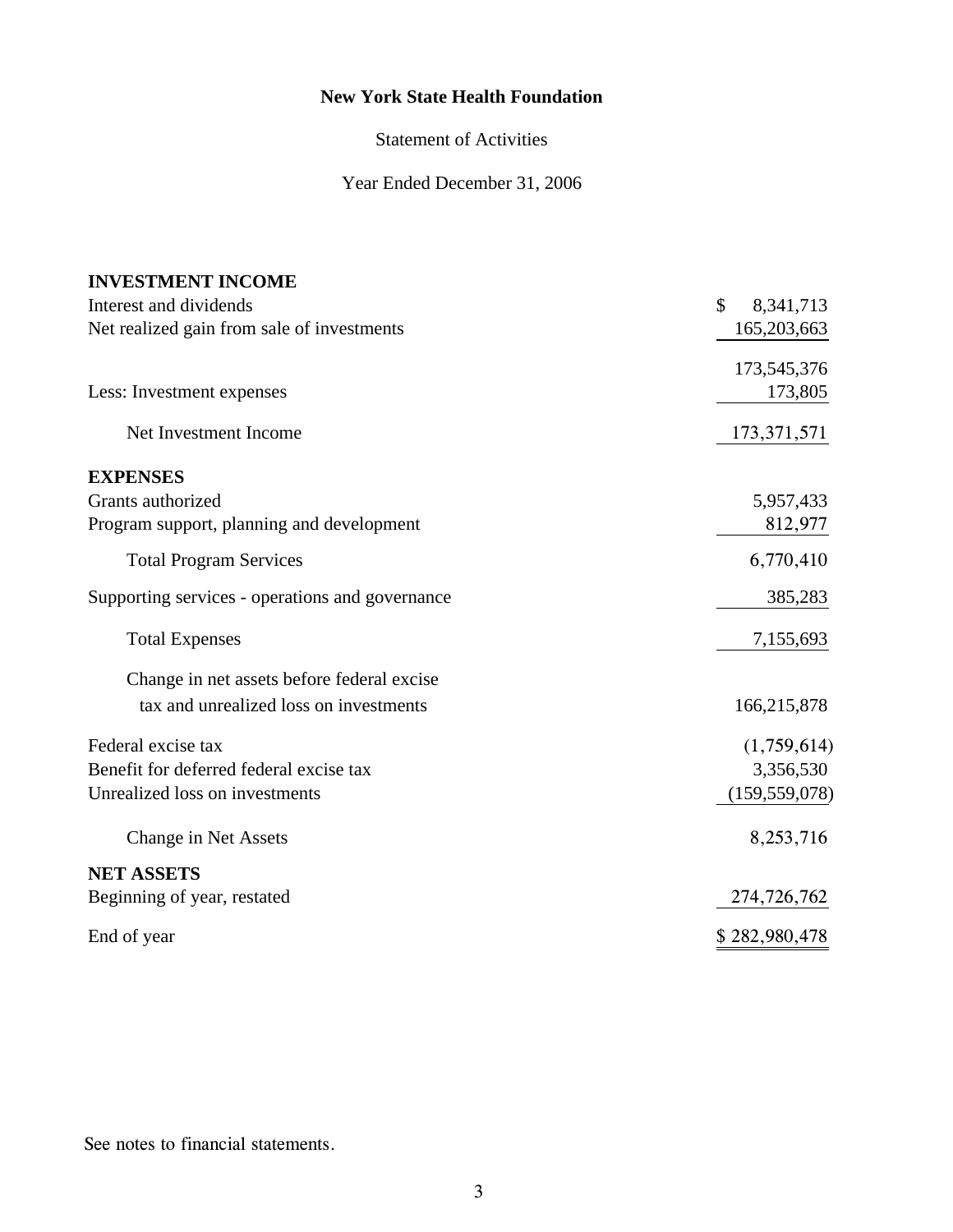Statement of Cash Flows

Year Ended December 31, 2006

# **CASH FLOWS FROM OPERATING ACTIVITIES**

| Change in net assets                              | \$<br>8,253,716 |
|---------------------------------------------------|-----------------|
| Adjustments to reconcile change in net assets     |                 |
| to net cash provided by operating activities      |                 |
| Depreciation                                      | 1,442           |
| Realized gains from sale of investments           | (165, 203, 663) |
| Unrealized loss on investments                    | 159,559,078     |
| Deferred federal excise tax benefit on unrealized |                 |
| investment losses                                 | (3,356,530)     |
| Changes in operating assets and liabilities       |                 |
| Accrued investment income                         | (407, 278)      |
| Prepaid expenses                                  | (43,745)        |
| Accounts payable and accrued expenses             | 88,627          |
| Grants payable, net                               | 2,898,612       |
| Federal excise tax payable                        | 1,708,000       |
| Net Cash Provided by Operating Activities         | 3,498,259       |
| <b>CASH FLOWS FROM INVESTING ACTIVITIES</b>       |                 |
| Purchase of property and equipment                | (183, 461)      |
| Proceeds from sale of investments                 | 379,889,402     |
| Purchase of investments                           | (400, 670, 521) |
| Deposits made                                     | (90, 592)       |
| Net Cash Used by Investing Activities             | (21,055,172)    |
| Net Change in Cash and Cash Equivalents           | (17, 556, 913)  |
| <b>CASH AND CASH EQUIVALENTS</b>                  |                 |
| Beginning of year                                 | 21,737,975      |
| End of year                                       | \$<br>4,181,062 |
| <b>SUPPLEMENTAL CASH FLOW INFORMATION</b>         |                 |
| Federal excise taxes paid                         | \$<br>54,313    |

See notes to financial statements.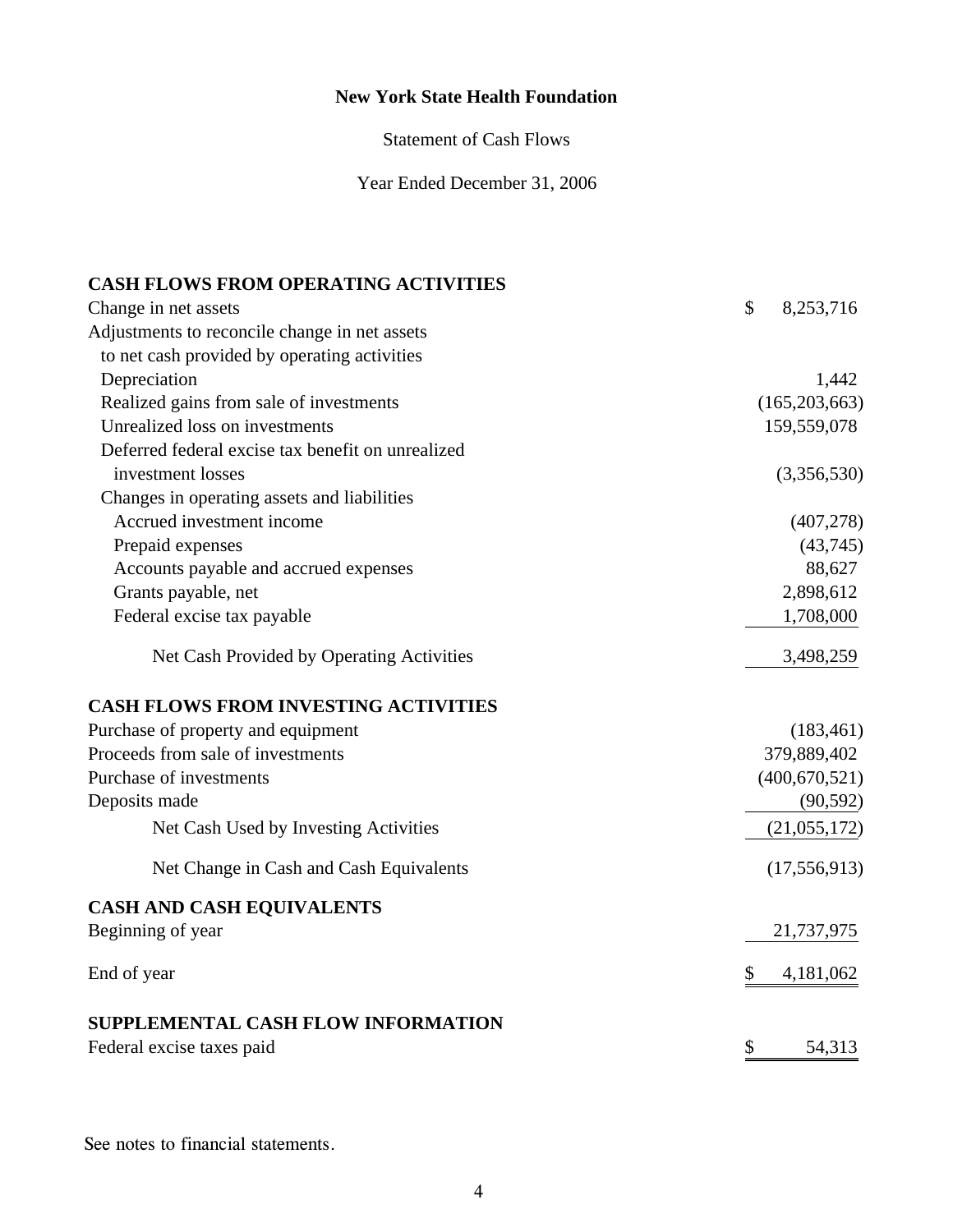Notes to Financial Statements

#### **1. Organization**

 New York State Health Foundation (formerly, The New York Charitable Asset Foundation) (the "Foundation") is a New York not-for-profit corporation organized on October 25, 2002 under section  $501(c)(3)$  of the Internal Revenue Code to pursue tax-exempt charitable purposes. The Foundation was formed as part of the conversion of Empire HealthChoice, Inc. (doing business as Empire Blue Cross & Blue Shield) to a for-profit corporation. WellChoice, the holding company for Empire, raised \$415.5 million in the stock market on the first day of the Initial Public Offering ("IPO"). Approximately 16.7 million shares or 20.3% of WellChoice's stock was sold at an initial price of \$25 on November 8, 2002. Five percent of this was sold by the Foundation and such amounts were held in escrow by the NYS controller until 2005. The Foundation provides funding and grants for the health care-related needs of residents of the State of New York ("NYS"), including without limitation, (i) expansion of access to health care by extending health insurance coverage to NYS residents who cannot afford to purchase their own coverage or who have coverage that is inadequate to meet their needs, (ii) expansion and enhancement of access to health care by augmenting and creating health care programs that deliver services to populations that are unable to access health care or that improve public health, (iii) augmentation of its other program priorities by supporting programs that inform and educate New York State residents about public health issues and empower communities to address the issues by becoming more effective at identifying and articulating health care needs and implementing solutions, and (iv) conducting any and all lawful activities which may be useful in accomplishing the foregoing purposes.

# **2. Summary of Significant Accounting Policies**

#### *Basis of Presentation*

Classification of the Foundation's net assets and its income and expenses are based on the existence or absence of donor imposed restrictions. At December 31, 2006, all net assets of the Foundation were considered to be unrestricted.

# *Use of Estimates*

 The preparation of financial statements in conformity with accounting principles generally accepted in the United State of America requires the use of estimates and assumptions that affect the reported amounts of assets, liabilities and disclosures at the date of the financial statements and the reported amounts of revenues and expenses during the reporting period. Actual results could differ from those estimates.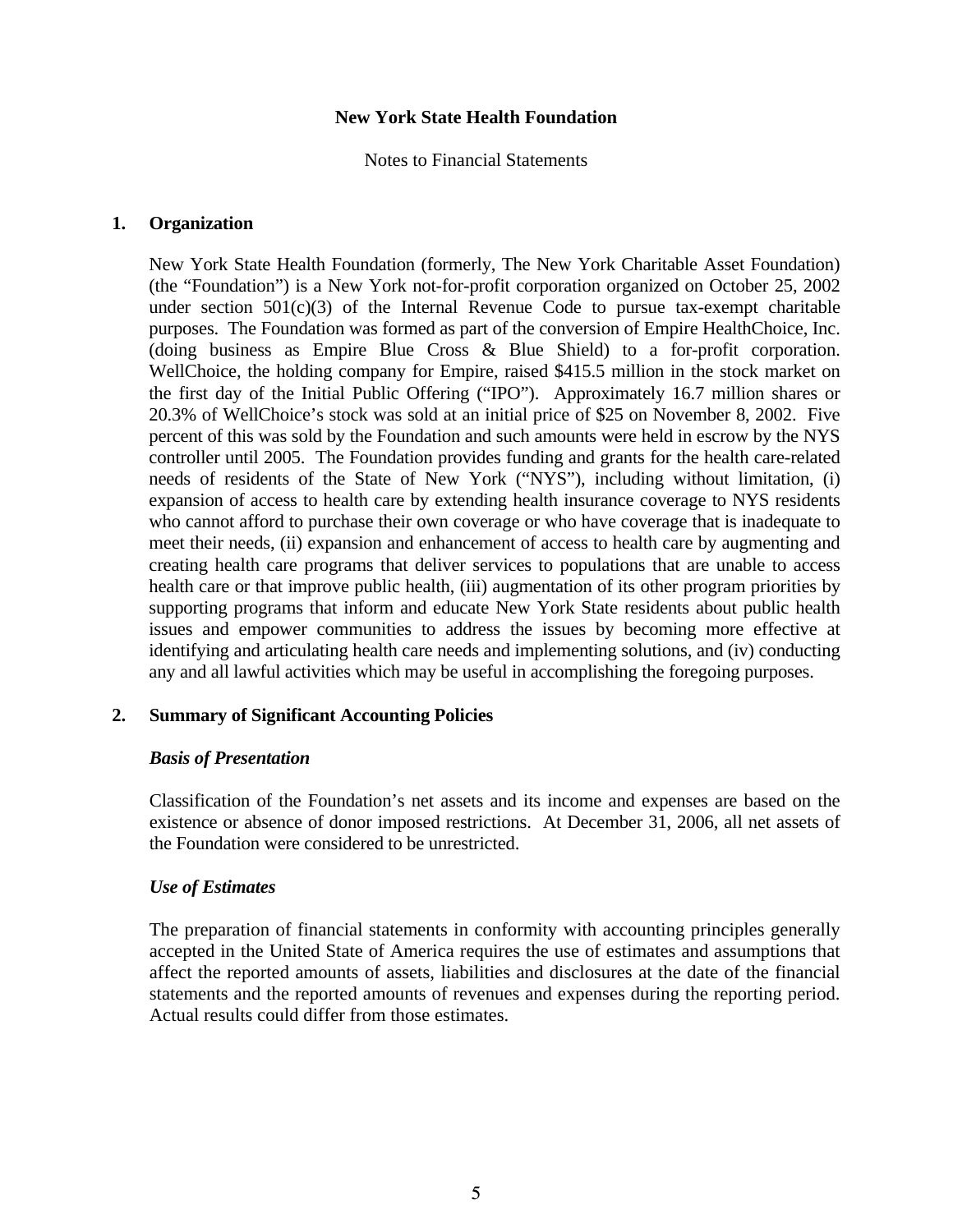Notes to Financial Statements

# **2. Summary of Significant Accounting Policies (continued)**

#### *Cash and Cash Equivalents*

 Cash and cash equivalents consist of checking and money market accounts The Foundation considers all highly liquid debt instruments purchased with an initial maturity of three months or less to be cash equivalents

#### *Investments*

 Investments in marketable securities are valued at their fair values in the statement of financial position. Unrealized gains and losses are included in the statement of activities.

#### *Furniture and Equipment Improvements*

 Furniture and equipment are carried at cost and are depreciated using the straight-line method over the estimated useful life of the assets.

#### *Grants*

 The liability for grants and project appropriations payable is recognized when specific grants are authorized by the Board of Directors and the recipients have been notified.

#### **3. Prior Period Adjustment**

The 2005 Net Assets have been restated to properly account for the deferred tax related to the difference between tax cost and the fair value of investments at December 31, 2005. Accordingly, Net Assets beginning of year have been restated as follows:

| Net Assets as originally reported     |               |
|---------------------------------------|---------------|
| at December 31, 2005                  | \$278,249,292 |
| Adjustment for Deferred Tax Liability | (3,522,530)   |
| Net Assets, as restated               | \$274,726,762 |

#### **4. Concentrations of Credit Risk**

 The Foundation's financial instruments that are potentially exposed to concentration of credit risk consist of cash, cash equivalents and investments. The Foundation places its cash and cash equivalents with quality financial institutions. The Foundation invests in corporate stocks and bonds of financially strong companies. At times, cash balances may be in excess of FDIC insurance limit. The Foundation routinely assesses the financial strength of its cash, cash equivalent and investment portfolio. As a consequence, concentrations of credit risk are **limited**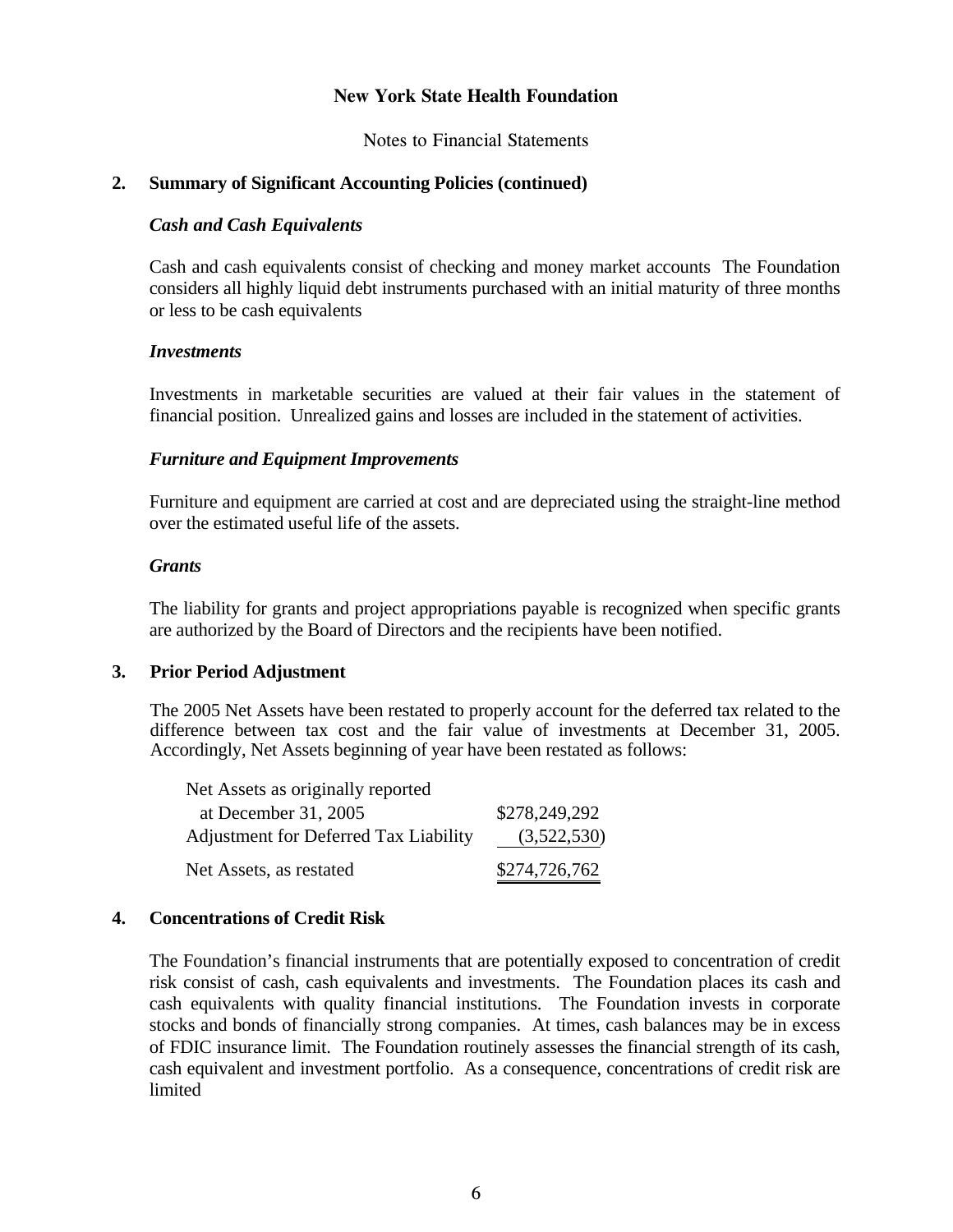Notes to Financial Statements

#### **5. Investments**

Investments at December 31, 2006, consist of the following:

| Marketable Equities | \$91,489,072  |
|---------------------|---------------|
| Corporate Bonds     | 191,427,491   |
|                     | \$282,916,563 |

# **6. Federal Excise Tax**

The Foundation is exempt from Federal income taxes under Section  $501(c)(3)$  and  $509(a)$  of the Internal Revenue Code and has been further classified as a "private foundation." The Foundation is subject to an excise tax on its net investment income.

 Excise taxes consist of two components: current taxes based upon net investment income and deferred taxes which arise from the difference between the tax cost of the investments and the fair market value.

#### **7. Grants Payable**

 The Foundation has entered into grant commitments with certain organizations. Payments to these organizations at December 31, 2006 are to be made as follows:

| Less than one year           | 2,217,020   |
|------------------------------|-------------|
| One to three years           | 742,880     |
|                              | 2,959,900   |
| Less: present value discount | 61,288      |
| Grants payable, net          | \$2,898,612 |

To reflect the time value of money, grants payable as of December 31, 2006 were discounted to their present value using the prime rate of 8.25%.

#### **8. Retirement Plan**

The Foundation maintains a 403(b) defined contribution plan, which covers all employees. Employees may contribute a pre-taxed portion of their compensation, not to exceed the annual limit set by the Internal Revenue Code. The Foundation matches an employee contribution up to 5% of their annual salary. The Foundation made contributions totaling \$22,433 to the plan for 2006.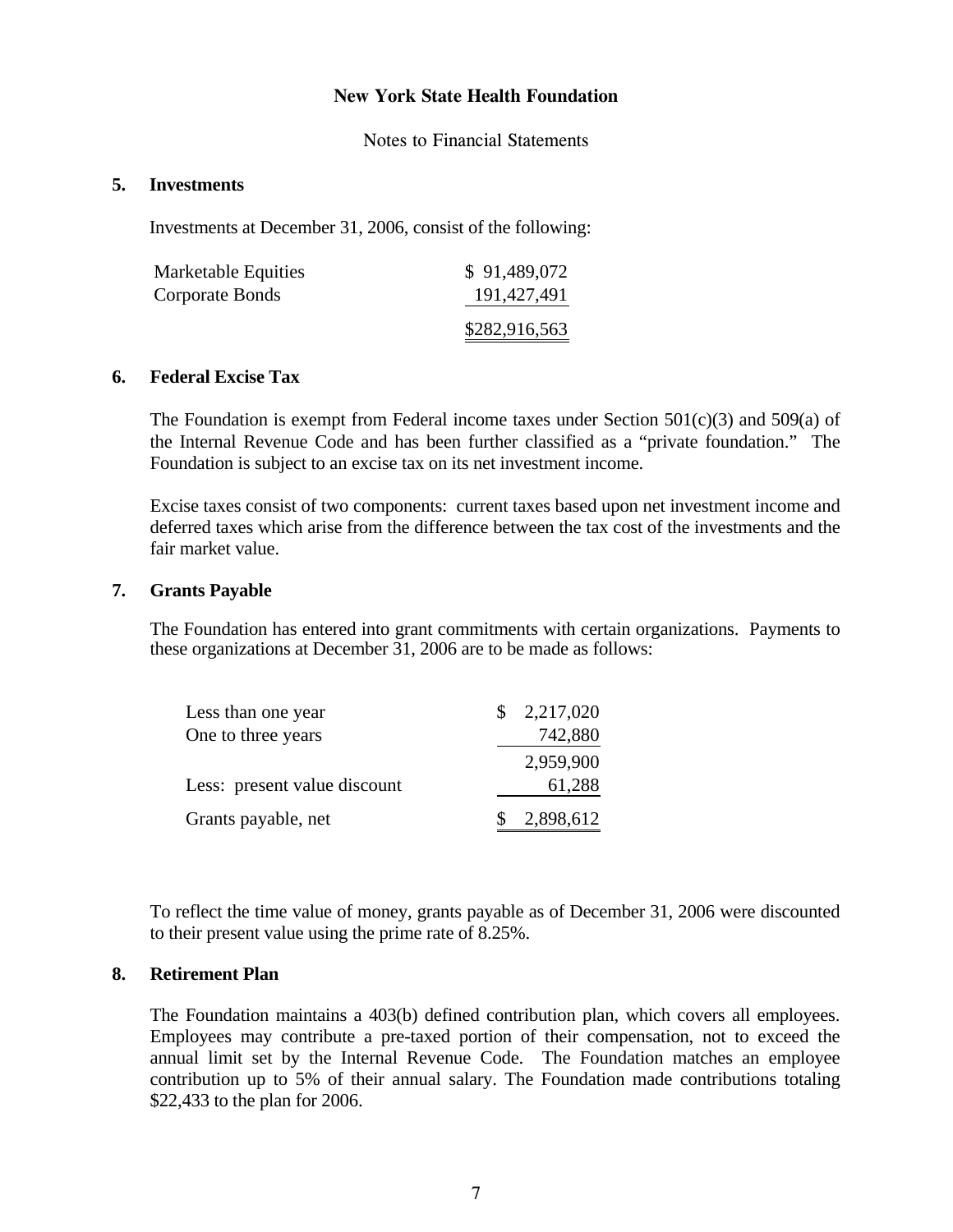Notes to Financial Statements

# **9. Commitments**

 The Foundation has a lease agreement for its current New York City office space that expires in 2012. In connection with the lease, the Foundation gave the landlord a deposit of \$54,842. The future minimum rental payments under this lease agreement are:

| 2007       | S | 219,366     |
|------------|---|-------------|
| 2008       |   | 224,458     |
| 2009       |   | 229,678     |
| 2010       |   | 235,028     |
| 2011       |   | 240,512     |
| Thereafter |   | 41,022      |
|            |   | \$1,190,064 |

Rent expense totaled \$37,938 for 2006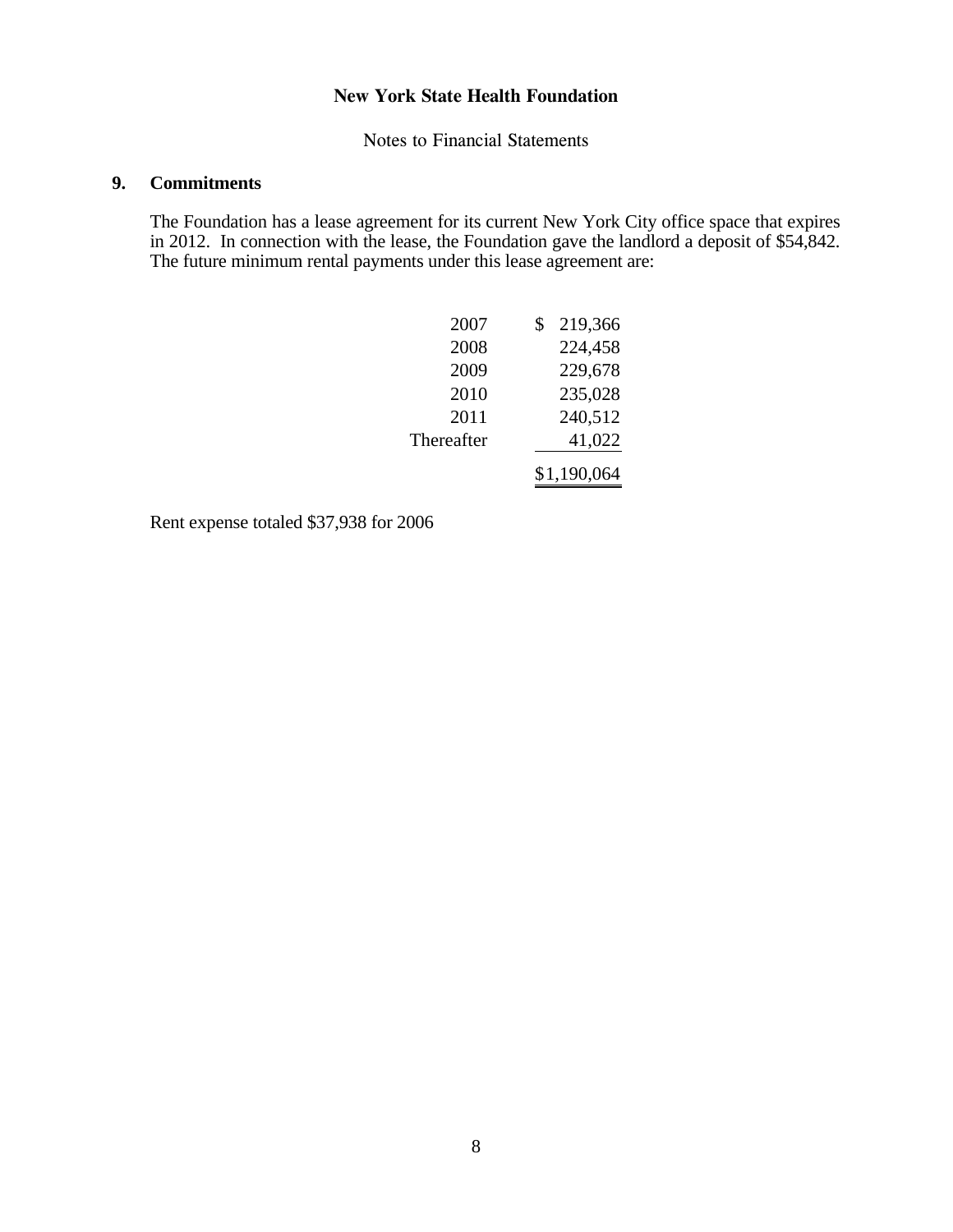Supplemental Information

December 31, 2006